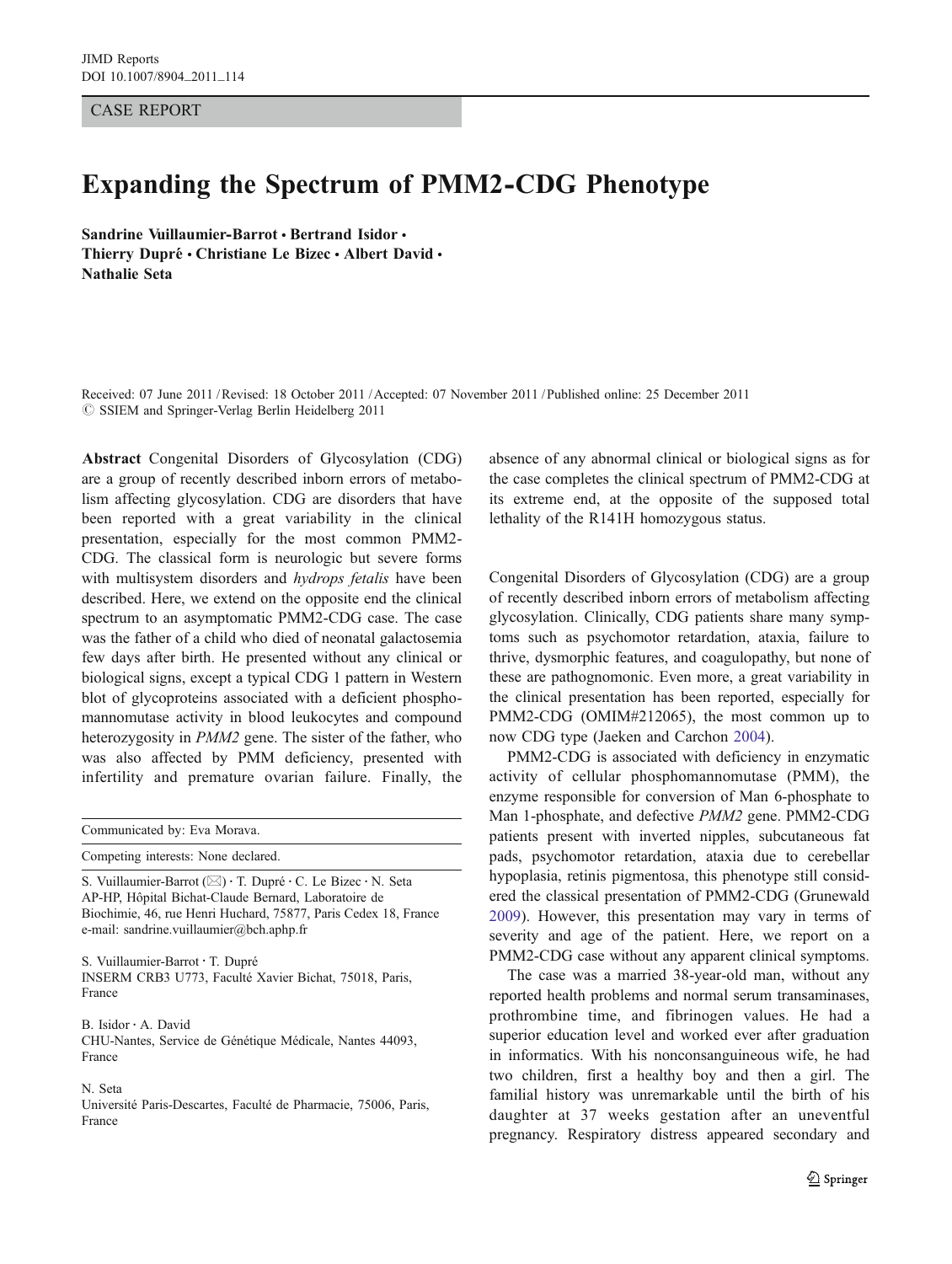the child was discharged from an intensive care unit. Then weight loss was occurred secondary to a severe secretory diarrhea and polyuria. Neurological exam showed central and peripheral hypotonia. At day 9, cardiac arrest occurred without any previous sign of cardiac failure. The only available biological sample for this child before she died was filter paper whole blood spots sent to our laboratory in order to exclude CDG, given the fact that she presented with unrelated symptoms from at least two organs and no evident diagnosis (Jaeken and Carchon [2004](#page-2-0)).

Western blotting assay of different serum glycoproteins from the daughter identified an abnormal CDG 1 glycosylation pattern. PMM activity could not be measured because of the absence of any cellular sample; therefore, we asked for parental cells. Leukocyte PMM activity for parents was not heterozygote as expected: the mother showed a normal activity and the father (case) showed a decreased one, overlapping with low heterozygote and high residual activity. As a consequence, serum glycoprotein western blot of the father was performed and also showed a typical CDG 1 glycosylation pattern.

Direct sequencing of the father's genomic DNA extracted from whole blood sample identified two mutations: c.367C>T p.R123X already described as pathogenic (Mat-thijs et al. [2000\)](#page-2-0) and  $c.614A > G$  p.Y205C. The Y205C mutation was not found on 100 control chromosomes and after transgenesis in E. coli the mutated protein showed a diminished PMM activity of 25% to wild type (data not shown). His daughter was found heterozygote R123X/-.

To complete the family study (Fig 1), we obtained blood from the son, the sister, and brother of the father, all of them being apparently healthy, although the sister had been suffering from infertility and premature ovarian



Fig. 1 Family tree for PMM2-CDG-mutated alleles

failure, at 26 years old. The son and the brother were found, respectively, heterozygote, Y205C/- and R123X/-, with heterozygote PMM activities. The sister was found composite heterozygote R123X/Y205C with a deficient PMM activity and a typical CDG 1 glycosylation pattern, like the father.

In order to finalize the diagnosis for the daughter for whom the biochemical screening was positive, we tested the genes involved in secondary CDG and identified a compound heterozygosity for two frequent and severe point mutations on GALT (Galactose-1-P uridyltransferase; galactosemia-OMIM#230400) inherited from her parents : c.563a > G (Q188R) and c.855G > T (K285N).

In this family, as detailed in Table [1](#page-2-0), contrarily to what was initially suspected, the daughter did not suffer from PMM2-CDG but galactosemia, and the father and his sister were the ones with PMM2-CDG.

The absence of clinical presentation in the father could be related to the mutation combination that was never described before or afterwards. However, leukocyte PMM activity was very low, just as in other PMM2-CDG patients, assessing the inborn error of metabolism. Considering the sister of the father who was also affected, the causality of PMM deficiency in infertility and premature ovarian failure she presented with, remains to be explored in a series of patients with such clinical signs as ovarian failure is a well-known feature of PMM2-CDG (Kristiansson et al. [1995](#page-2-0)).

This report is the first one about an apparently healthy subject with PMM2-CDG. The father never ever had any signs usually observed in PMM2-CDG patients, no mental delay or neurological defects, and even no other signs as reported in his medical file. His status was discovered only because of his daughter's illness; otherwise, he would have never been tested for CDG. Some patients with very mild signs have been reported previously, such as mild intellectual delay or coagulopathy. All had gone to the doctor's because of health problems and finally were screened for CDG. In a previous study, we reported hydrops fetalis in two related fetuses with PMM2-CDG, adding them to the list of other similar cases with CDG (Leticee et al. [2010\)](#page-2-0). This unspecific sign is observed in clinically severe forms of CDG whatever the type, in presumable relation to hepatic failure commonly described in CDG.

The description of this adult PMM2-CDG case is essential. It could help understanding the discrepancy between expected (1/25,000 to 1/50,000) (Schollen et al. [2000](#page-2-0)) and observed (less than 150 PMM2-CDG patients diagnosed in France) prevalence of PMM2-CDG, which could be explained in part by fetal or neonatal death prior to diagnosis, or under ascertainment of mild and atypical cases at the other end of the spectrum. Indeed, the patients that are screened for CDG whatever their age are only the ones